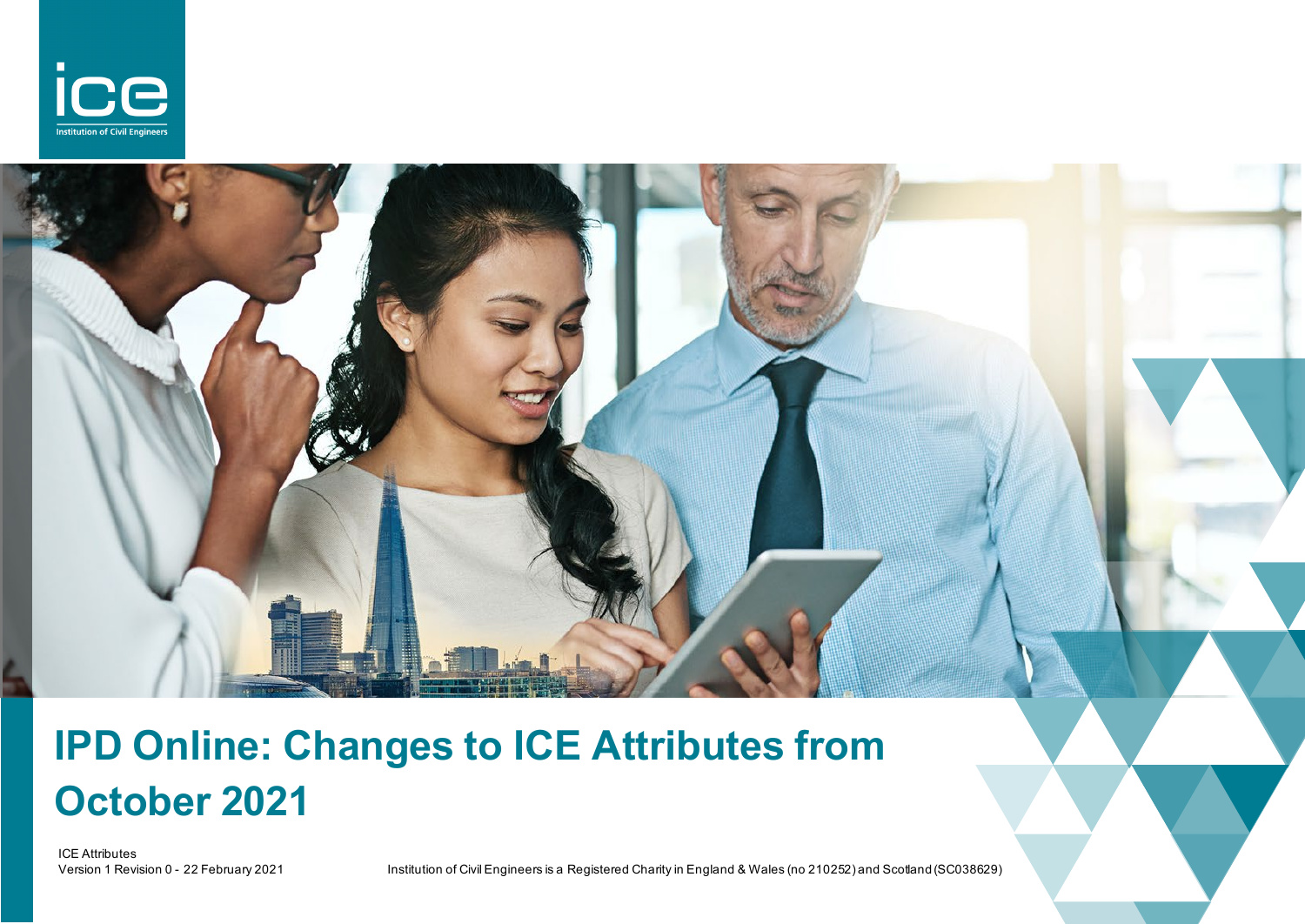

## ICE Attributes: a guide for trainees using IPD Online

This document presents the current and new ICE Attributes that will be updated on ICE's IPD Online platform from 1 October 2021, with commentary on the differences between them.

#### **Key changes**

The individual attribute statements under each Attribute heading are no longer numbered, as they are expected to be demonstrated in a holistic way at professional review.

The new Sustainable Development Attribute requires trainees working towards IEng or CEng registration to become familiar with the United Nations' Sustainable Development Goals (UNSDGs) and to align the sustainable development aspects of their experience in that context.

In addition, continuous improvement attributes look for evidence of change as well as managing process, while the engineering and sustainable development attributes look for evidence of solutions in the context of the whole project life cycle.

You can see the complete list of current and new attributes at [www.ice.org.uk/attributes.](http://www.ice.org.uk/attributes)

#### **Table of contents**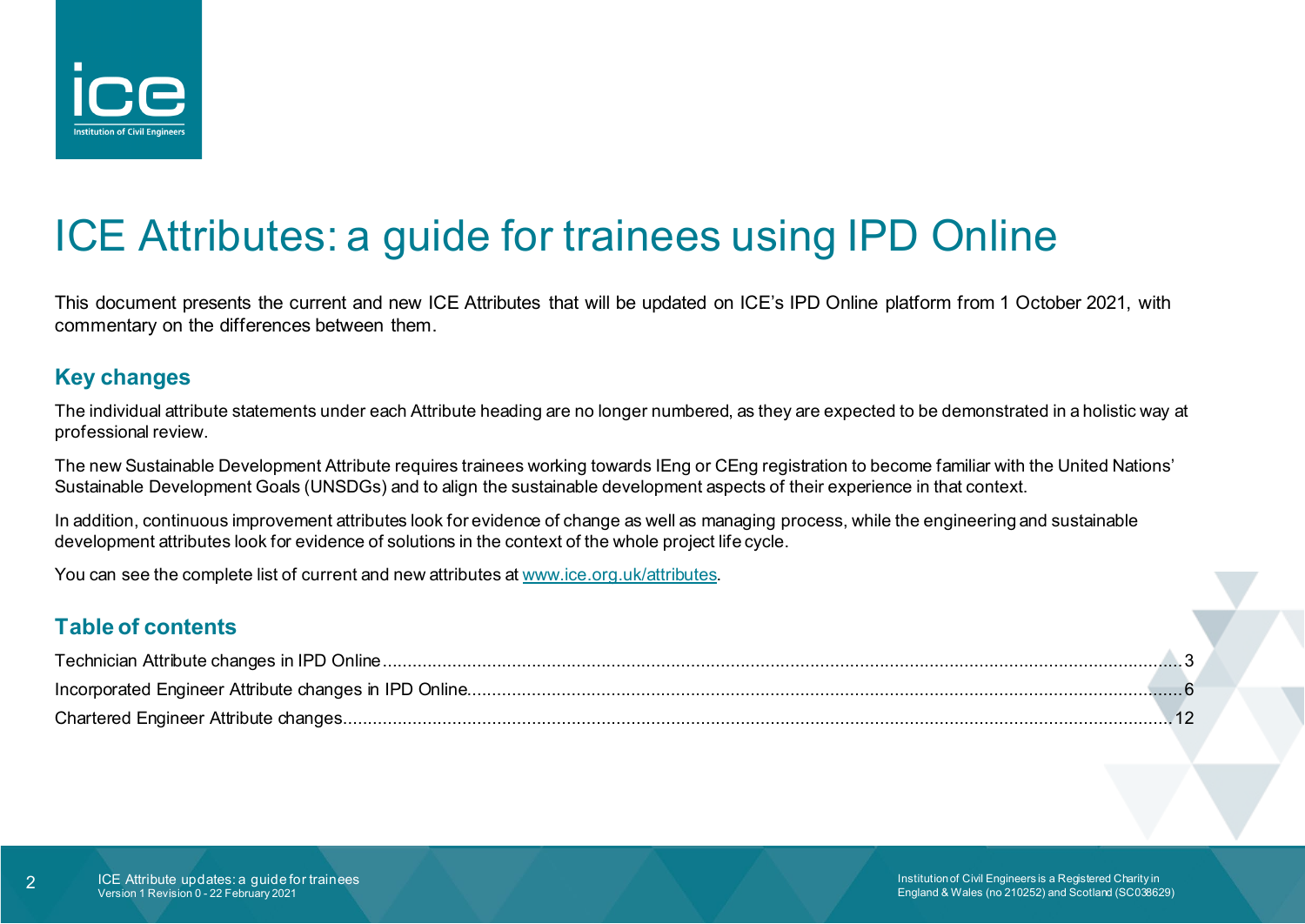

## <span id="page-2-0"></span>**Technician Attribute changes in IPD Online**

To assist trainees preparing for a Technician Professional Review (TPR).

| <b>CURRENT - Technician-level standards in</b><br>2021                                                                                                                  | NEW - Technician-level Attributes from 1<br><b>October 2021 in IPD Online</b>                                                                              | <b>Comments on changes</b> |
|-------------------------------------------------------------------------------------------------------------------------------------------------------------------------|------------------------------------------------------------------------------------------------------------------------------------------------------------|----------------------------|
| A. Use engineering knowledge and understanding to apply technical and practical skills.                                                                                 |                                                                                                                                                            |                            |
| A1. Review and select appropriate techniques,<br>procedures and methods to undertake tasks.                                                                             | Review and select appropriate techniques,<br>procedures and methods to undertake tasks.                                                                    |                            |
| A2. Use appropriate scientific, technical or<br>engineering principles.                                                                                                 | Use appropriate scientific, technical or engineering<br>principles.                                                                                        |                            |
| B. Contribute to the design, development, manufacture, construction, commissioning,<br>operation or maintenance of products, equipment, processes, systems or services. |                                                                                                                                                            |                            |
| B1. Identify problems and apply appropriate<br>methods to identify causes and achieve<br>satisfactory solutions.                                                        | Identify problems and apply appropriate methods<br>to identify causes and achieve satisfactory<br>solutions.                                               |                            |
| B2. Identify, organise and use resources<br>effectively to complete tasks, with consideration<br>for cost, quality, safety, security and<br>environmental impact.       | Identify, organise and use resources effectively to<br>complete tasks, with consideration for cost, quality,<br>safety, security and environmental impact. |                            |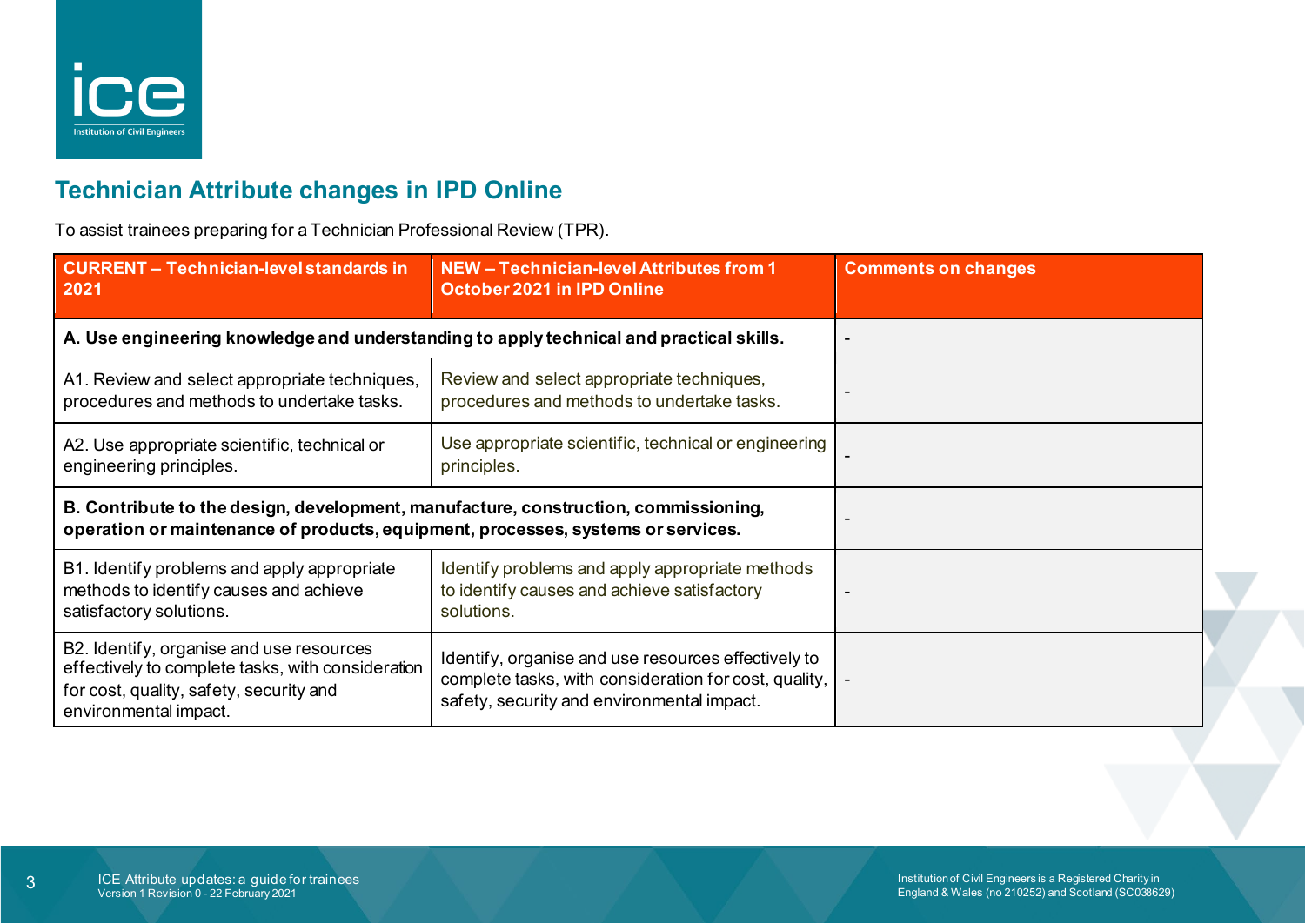

| <b>CURRENT - Technician-level standards in</b><br>2021                                                                                                                                 | NEW - Technician-level Attributes from 1<br><b>October 2021 in IPD Online</b>                                                                                          | <b>Comments on changes</b>                                                                              |
|----------------------------------------------------------------------------------------------------------------------------------------------------------------------------------------|------------------------------------------------------------------------------------------------------------------------------------------------------------------------|---------------------------------------------------------------------------------------------------------|
| C. Accept and exercise personal responsibility                                                                                                                                         |                                                                                                                                                                        |                                                                                                         |
| C1. Work reliably and effectively without close<br>supervision, to the appropriate codes of<br>practice.                                                                               | Identify tasks and organise resources to complete<br>them effectively.                                                                                                 | The new attributes blend current attributes<br>C1-C3 and parts of B2, including 'quality'.              |
| C2. Accept responsibility for work of self or<br>others.                                                                                                                               | Work reliably and accept responsibility for their<br>work or the work of others.                                                                                       |                                                                                                         |
| C3. Accept, allocate and supervise technical<br>and other tasks.                                                                                                                       | Complete tasks with due consideration for quality.                                                                                                                     |                                                                                                         |
| D. Use effective communication and interpersonal skills.                                                                                                                               |                                                                                                                                                                        |                                                                                                         |
| D1. Use oral, written and electronic methods<br>for the communication in English of technical<br>and other information.                                                                | Communicate effectively with others, at all levels,<br>in English.                                                                                                     | The wording has been simplified in line with<br>the latest version of Engineering Council's<br>UK-SPEC. |
| D2. Work effectively with colleagues, clients,<br>suppliers or the public, and be aware of the<br>needs and concerns of others, especially<br>where related to diversity and equality. | Work effectively with colleagues, clients, suppliers<br>or the public;<br>Demonstrate personal and social skills;<br>Demonstrate awareness of diversity and inclusion. | D2 has been split out to assist with<br>progression to the equivalent IEng and CEng<br>attributes.      |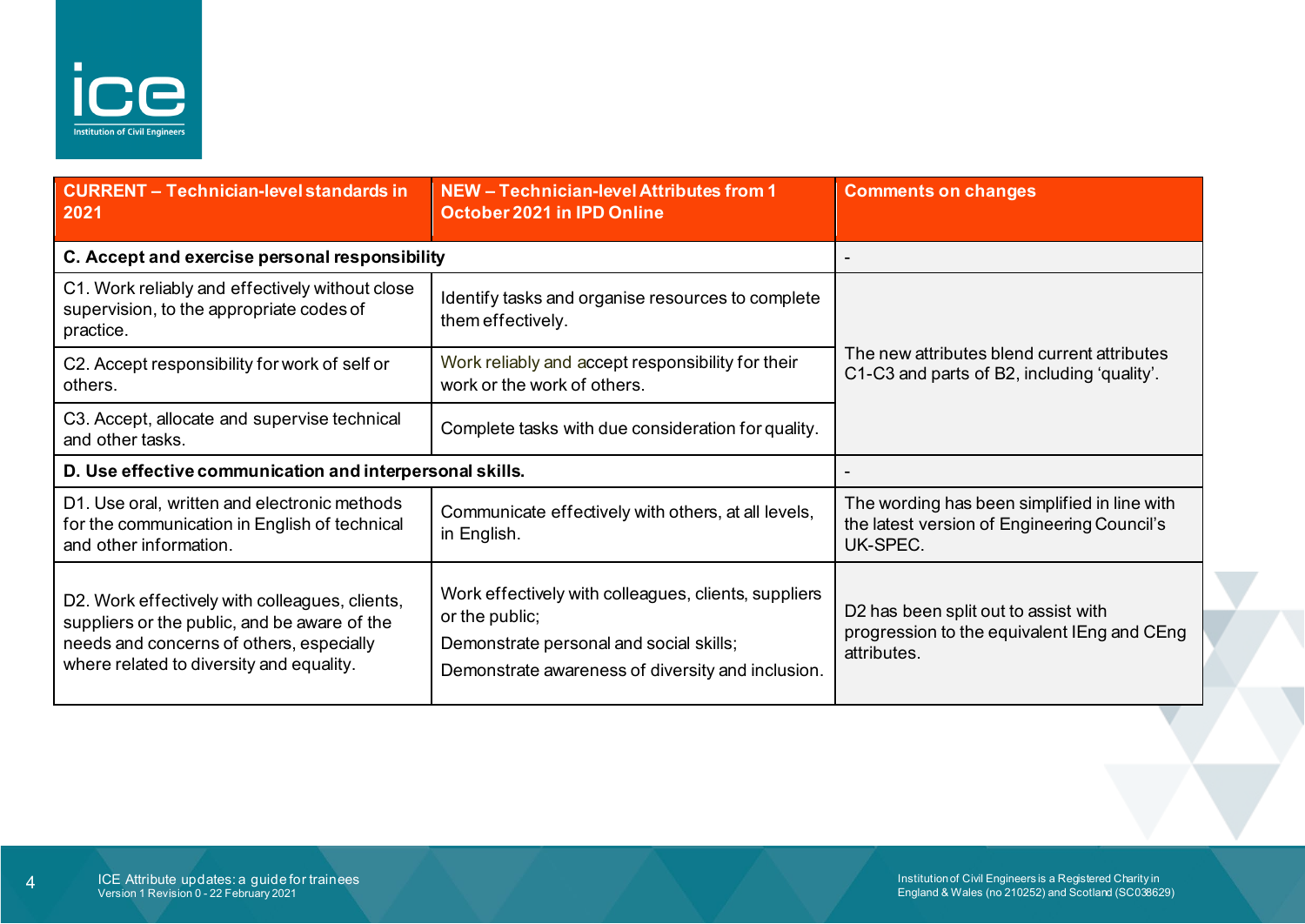

| <b>CURRENT - Technician-level standards in</b><br>2021                                                   | NEW - Technician-level Attributes from 1<br><b>October 2021 in IPD Online</b>                                                                        | <b>Comments on changes</b>                                                                         |
|----------------------------------------------------------------------------------------------------------|------------------------------------------------------------------------------------------------------------------------------------------------------|----------------------------------------------------------------------------------------------------|
| obligations to society, the profession and the environment.                                              | E. Make a personal commitment to an appropriate code of professional conduct, recognising                                                            |                                                                                                    |
| E1. Comply with the Code of Conduct of your<br>institution.                                              | Understand and comply with the ICE Code of<br>Conduct.                                                                                               | Trainees should demonstrate understanding<br>as well as compliance.                                |
| E2. Manage and apply safe systems of work.                                                               | Understand the safety implications of the role;<br>Complete tasks with due consideration for safety;<br>Comply with safe systems of work.            | E2 has been split out to assist with<br>progression to the equivalent IEng and CEng<br>attributes. |
| E3. Undertake engineering work in a way that<br>contributes to sustainable development.                  | Understand the principles of sustainable<br>development and apply them in work.                                                                      | Trainees should demonstrate understanding<br>as well as application.                               |
| E4. Carry out and record CPD necessary to<br>maintain and enhance competence in own area<br>of practice. | Carry out and record the Continuing Professional<br>Development (CPD) necessary to maintain and<br>enhance competence in their own area of practice. |                                                                                                    |
| E5. Exercise responsibilities in an ethical<br>manner.                                                   | Understand the ethical issues that may arise in<br>their role and carry out their responsibilities in an<br>ethical manner.                          | Trainees should demonstrate understanding<br>as well as application.                               |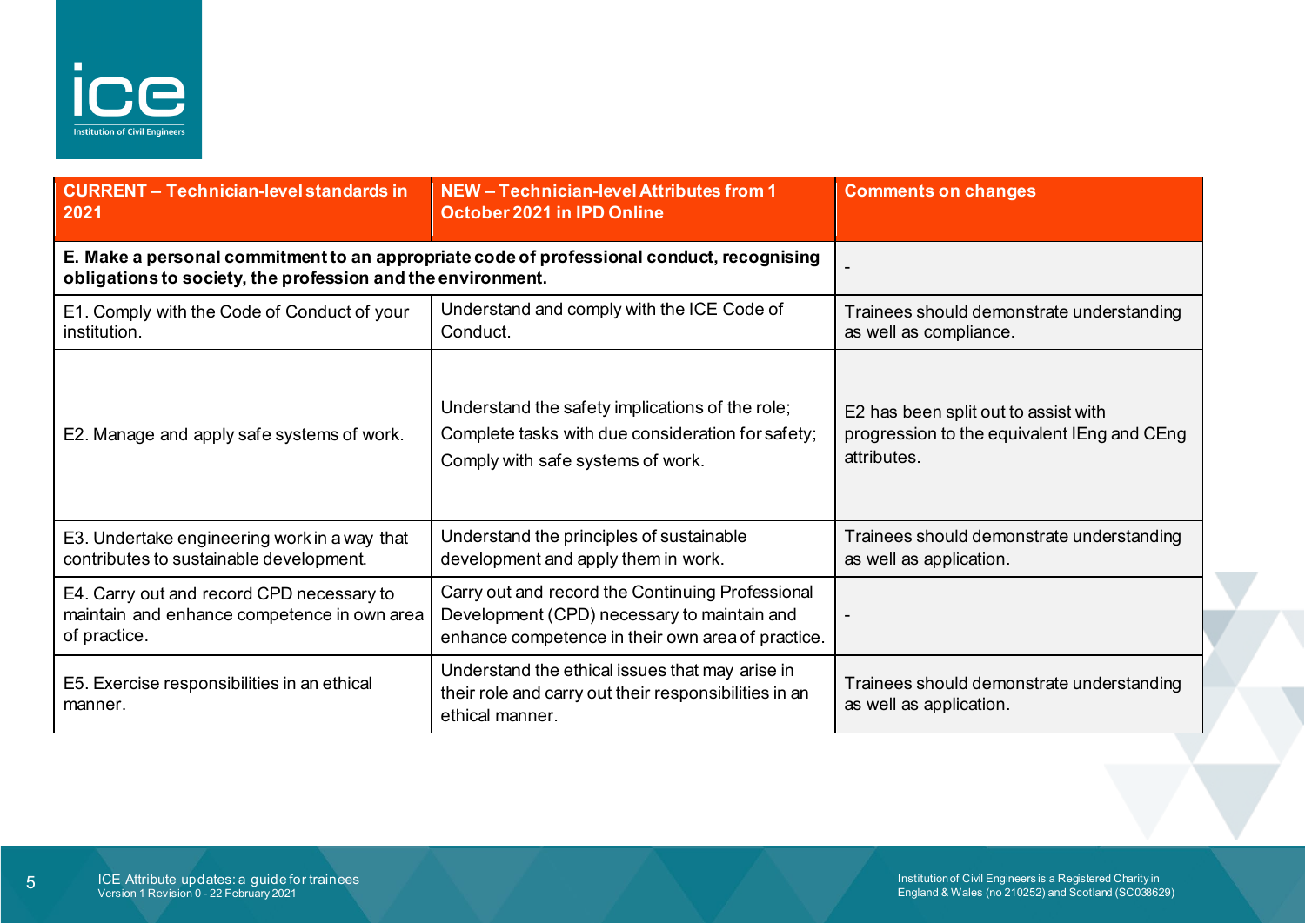

### <span id="page-5-0"></span>**Incorporated Engineer Attribute changes in IPD Online**

To assist trainees preparing for an Incorporated Professional Review (IPR) or a Chartered Professional Review (CPR).

| <b>CURRENT - Incorporated-level Attributes in</b><br>2021                                                             | NEW - Incorporated-level Attributes from 1<br>October 2021 in IPD Online                                                          | <b>Comments on changes</b>                                                                              |
|-----------------------------------------------------------------------------------------------------------------------|-----------------------------------------------------------------------------------------------------------------------------------|---------------------------------------------------------------------------------------------------------|
| 1. Knowledge and Understanding of Engineering                                                                         |                                                                                                                                   | This attribute has been edited to improve<br>clarity, but the overall requirements have not<br>changed. |
| 1A. Maintain and extend a sound theoretical<br>approach to the application of technology in<br>engineering practice.  | Maintain and extend knowledge of engineering<br>theory and practice, and how technology assists its<br>application.               | $\sim$                                                                                                  |
| 1B. Use a sound evidence-based approach to<br>problem solving and be able to contribute to<br>continuous improvement. | Solve engineering problems using a sound<br>theoretical approach, based on evidence, and<br>contribute to continuous improvement. | $\overline{\phantom{0}}$                                                                                |
| 2. Technical and Practical Application of Engineering                                                                 |                                                                                                                                   |                                                                                                         |
| 2A. Identify, review and select techniques,<br>procedures and methods to undertake<br>engineering tasks.              | Identify, review and select techniques, procedures<br>and methods to undertake engineering tasks.                                 |                                                                                                         |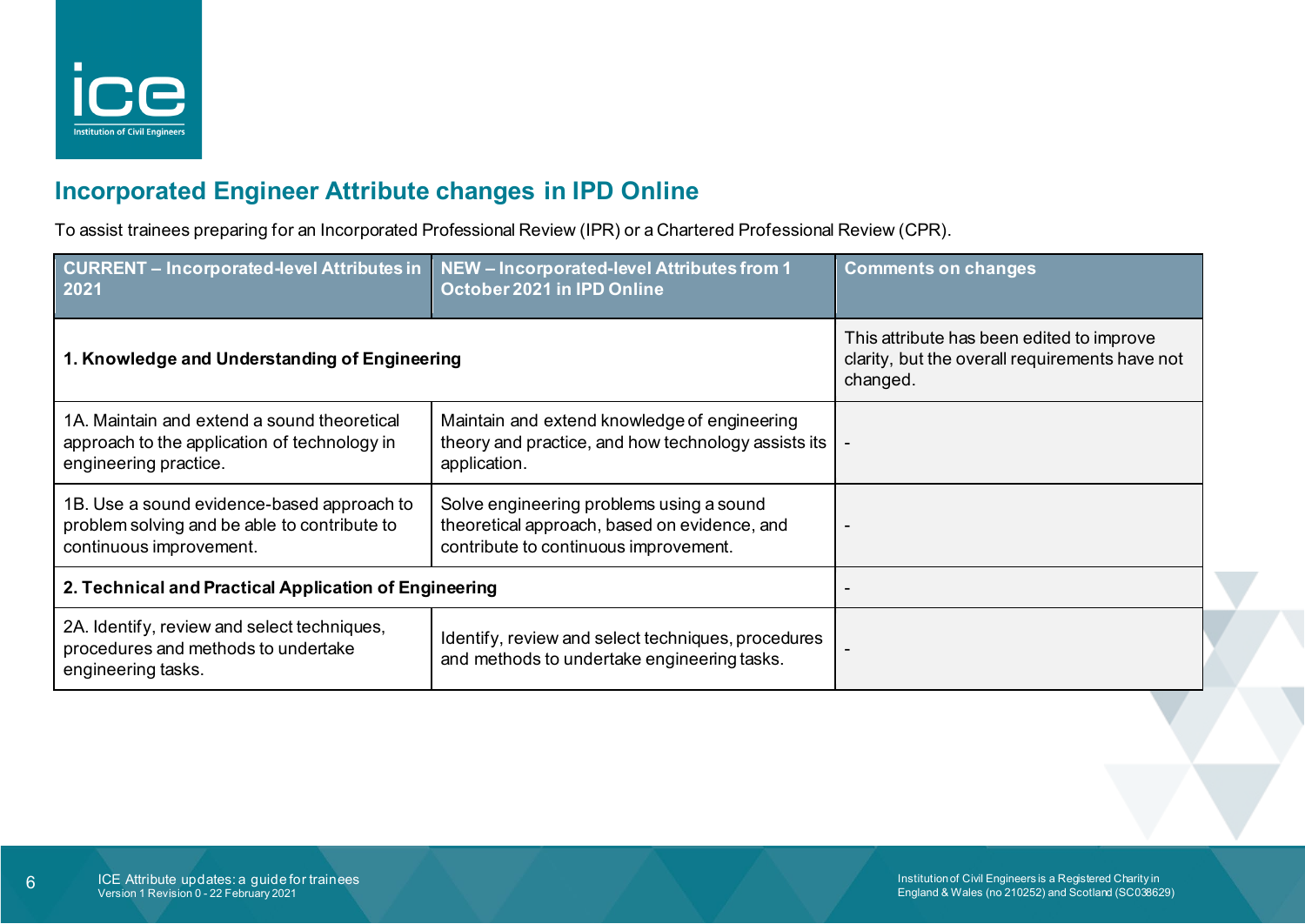

| <b>CURRENT - Incorporated-level Attributes in</b><br>2021                          | NEW - Incorporated-level Attributes from 1<br>October 2021 in IPD Online                                                | <b>Comments on changes</b>                                                                                                               |
|------------------------------------------------------------------------------------|-------------------------------------------------------------------------------------------------------------------------|------------------------------------------------------------------------------------------------------------------------------------------|
| 2B. Contribute to the design and development<br>of engineering solutions.          | Contribute to the design and development of<br>engineering solutions;                                                   |                                                                                                                                          |
| 2C. Implement or construct design solutions<br>and contribute to their evaluation. | Implement engineering solutions, and evaluate<br>their effectiveness in the context of the whole<br>project life cycle. | Note that trainees should be able to evaluate<br>the effectiveness of their solutions in the<br>context of the whole project life cycle. |
| 3. Management and Leadership                                                       |                                                                                                                         | The new attribute has been edited, but the<br>overall requirements have not changed.                                                     |
| 3A. Plan for effective project implementation.                                     | Plan the work and resources needed to enable<br>effective implementation of engineering tasks and<br>projects.          |                                                                                                                                          |
| 3B. Manage the planning and organisation of<br>tasks, people and resources.        | Manage the planning and organisation of tasks<br>and resources.                                                         | Note that the word 'people' has been removed<br>as managing people is covered as part of the<br>revised 3C attribute statements.         |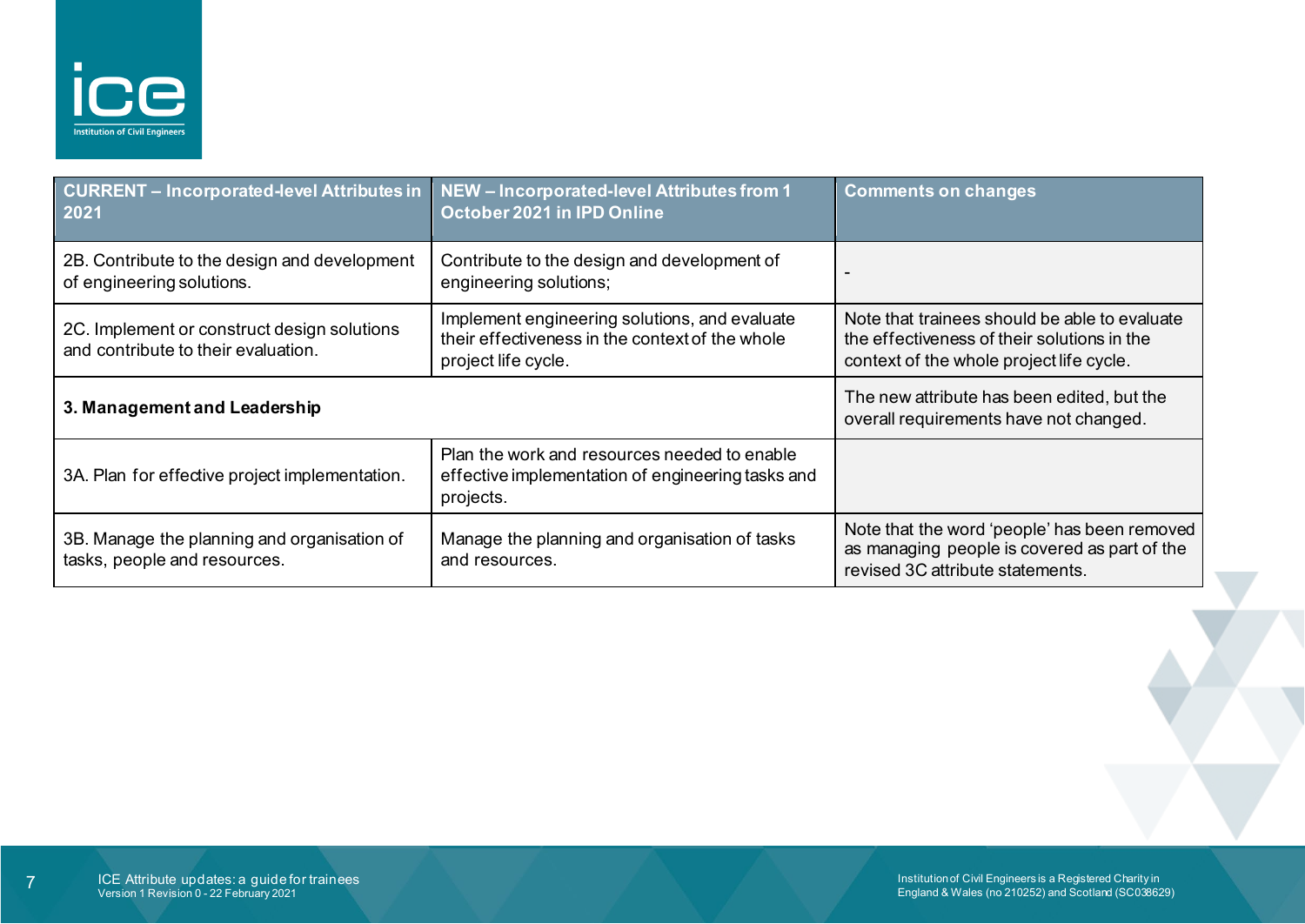

| <b>CURRENT - Incorporated-level Attributes in</b><br>2021                              | NEW - Incorporated-level Attributes from 1<br>October 2021 in IPD Online                                    | <b>Comments on changes</b>                                                                                                                                                                                                                                            |
|----------------------------------------------------------------------------------------|-------------------------------------------------------------------------------------------------------------|-----------------------------------------------------------------------------------------------------------------------------------------------------------------------------------------------------------------------------------------------------------------------|
| 3C. Manage teams and develop staff to meet<br>changing technical and managerial needs. | Manage teams or technical specialisms;<br>Assist others to meet changing technical and<br>managerial needs. | The attribute has been split out to look at<br>managing people and helping them develop<br>separately.<br>In addition, it recognises that trainees may<br>manage and develop people outside their<br>formal line management chain or manage<br>technical specialisms. |
| 3D. Manage quality processes.                                                          | Manage quality processes and contribute to quality<br>improvements.                                         | The new attribute looks for trainees to provide<br>examples of how they have contributed to<br>improvements.                                                                                                                                                          |
| 4. Independent Judgement and Responsibility                                            |                                                                                                             |                                                                                                                                                                                                                                                                       |
| 4A. Identify the limits of personal knowledge<br>and skills.                           | Identify the limits of personal knowledge and skills.                                                       |                                                                                                                                                                                                                                                                       |
| 4B. Exercise sound independent engineering<br>judgement and take responsibility        | Exercise sound independent engineering<br>judgement and take responsibility                                 |                                                                                                                                                                                                                                                                       |
| 5. Commercial Ability                                                                  |                                                                                                             |                                                                                                                                                                                                                                                                       |
| 5A. Prepare and control budgets.                                                       | Manage, prepare and control costs/budgets of<br>engineering tasks or projects.                              | Trainees may be responsible for costs and/or<br>budgets and looks for evidence of managing<br>as well as preparing and controlling them.                                                                                                                              |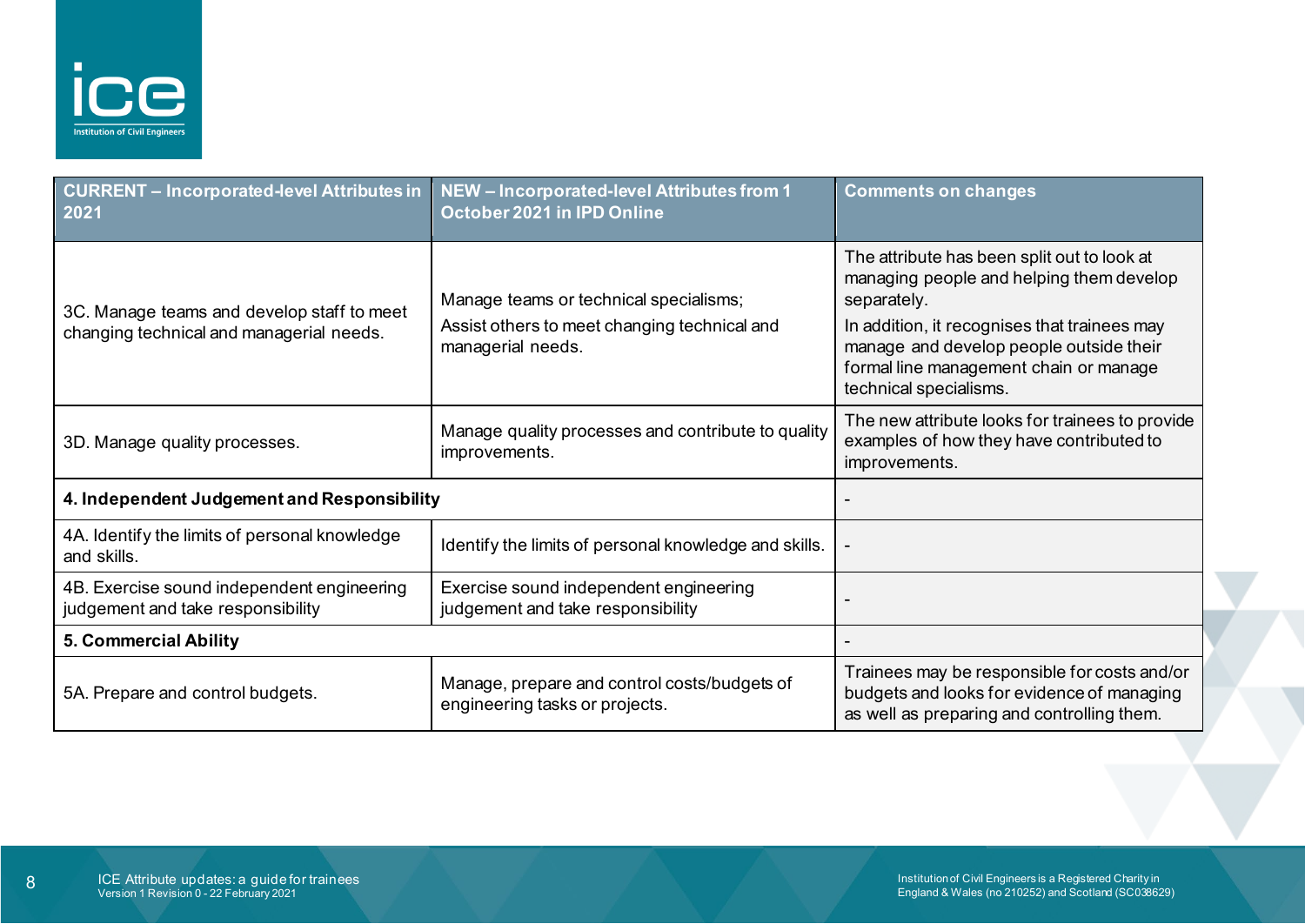

| <b>CURRENT - Incorporated-level Attributes in</b><br>2021                                                                                                            | NEW - Incorporated-level Attributes from 1<br>October 2021 in IPD Online                                                                                               | <b>Comments on changes</b>                                                                                                                         |
|----------------------------------------------------------------------------------------------------------------------------------------------------------------------|------------------------------------------------------------------------------------------------------------------------------------------------------------------------|----------------------------------------------------------------------------------------------------------------------------------------------------|
| 5B. Use sound knowledge of statutory and<br>commercial frameworks within own area of<br>responsibility and have an appreciation of other<br>commercial arrangements. | Use sound knowledge of statutory and commercial<br>frameworks within their own area of responsibility<br>and have an appreciation of other commercial<br>arrangements. |                                                                                                                                                    |
| 6. Health, Safety and Welfare                                                                                                                                        |                                                                                                                                                                        |                                                                                                                                                    |
| 6A. A sound knowledge of legislation, hazards<br>and safe systems of work.                                                                                           | Demonstrate a sound knowledge of legislation,<br>hazards and safe systems of work                                                                                      |                                                                                                                                                    |
| 6B. Manage risks.                                                                                                                                                    | Manage risks.                                                                                                                                                          |                                                                                                                                                    |
| 6C. Manage health, safety and welfare within<br>own area of responsibility.                                                                                          | Manage health, safety and welfare within their own<br>area of responsibility;<br>Contribute to improvements in health, safety and<br>welfare.                          | Trainees should demonstrate how they have<br>contributed to improvements.                                                                          |
| 7. Sustainable Development                                                                                                                                           |                                                                                                                                                                        |                                                                                                                                                    |
| 7A. A sound knowledge of sustainable<br>development best practice.                                                                                                   | Understand the principles of sustainable<br>development and apply them in work.                                                                                        | Trainees should demonstrate understanding<br>as well as application.                                                                               |
| 7B. Manage engineering activities that<br>contributes to sustainable development.                                                                                    | Manage engineering activities that contribute to<br>sustainable development and the United Nations'<br>Sustainable Development Goals (UNSDGs).                         | Trainees should be familiar with the UNSDGs<br>and be able to align the sustainable<br>development benefits of their experience to<br>those goals. |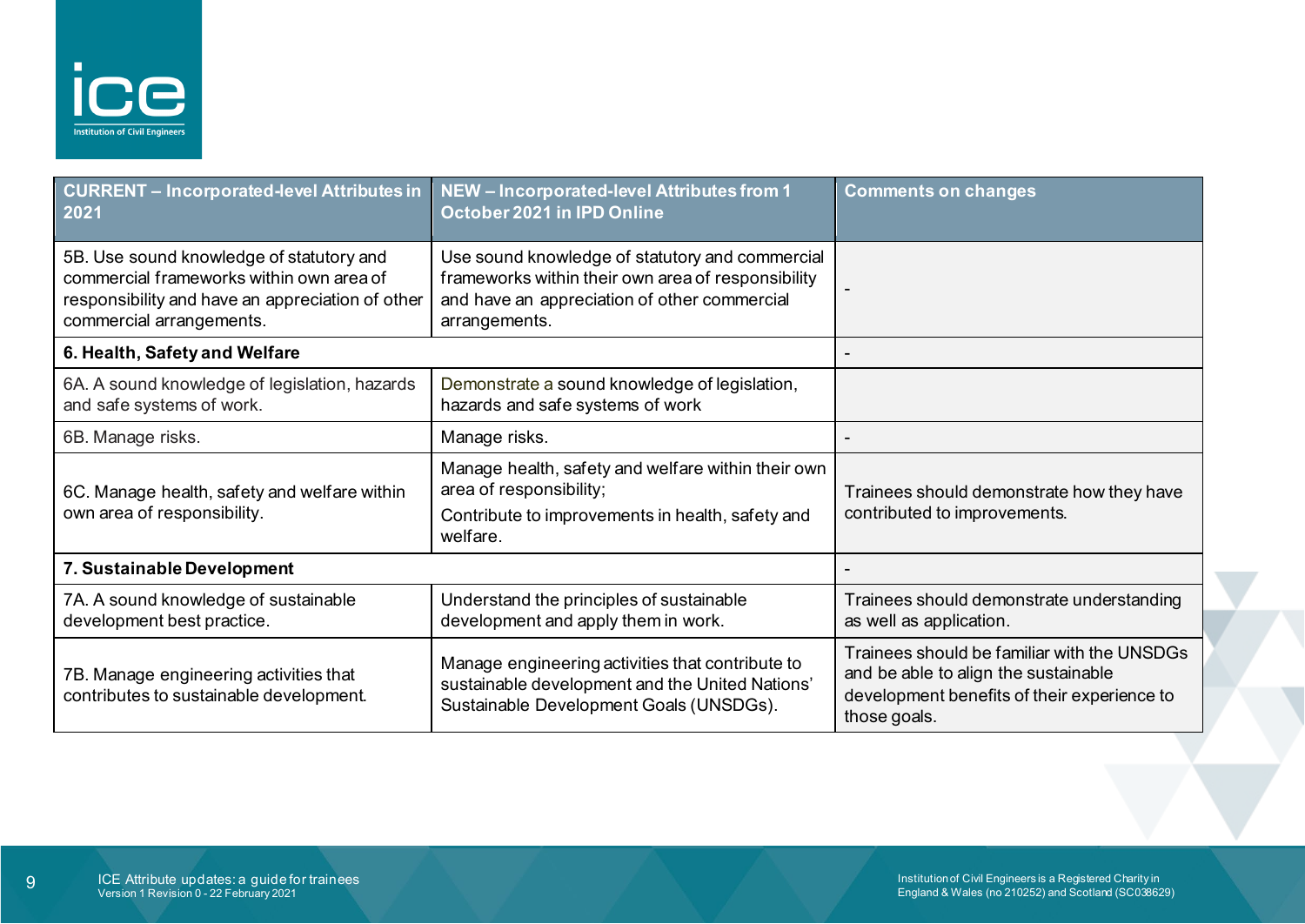<span id="page-9-1"></span><span id="page-9-0"></span>

| CURRENT - Incorporated-level Attributes in   NEW - Incorporated-level Attributes from 1<br>2021                              | October 2021 in IPD Online                                                                                                | <b>Comments on changes</b>                                          |
|------------------------------------------------------------------------------------------------------------------------------|---------------------------------------------------------------------------------------------------------------------------|---------------------------------------------------------------------|
| 8. Interpersonal Skills and Communication                                                                                    |                                                                                                                           |                                                                     |
| 8A. Communicate well with others at all levels<br>including effective use of English <sup>1</sup> , orally and in<br>writing | Communicate well with others at all levels<br>including effective use of English <sup>2</sup> , orally and in<br>writing. | $\overline{\phantom{0}}$                                            |
| 8B. Discuss ideas and plans competently and<br>with confidence.                                                              | Discuss ideas and plans competently and with<br>confidence.                                                               |                                                                     |
| 8C. Effective personal and social skills.                                                                                    | Demonstrate effective personal and social skills.                                                                         | -                                                                   |
| 8D. Manage diversity issues                                                                                                  | Demonstrate awareness of diversity and inclusion.                                                                         |                                                                     |
| 9. Professional Commitment                                                                                                   |                                                                                                                           |                                                                     |
| 9A. Understanding and compliance with the<br><b>ICE Code of Conduct.</b>                                                     | Understand and comply with the ICE Code of<br>Conduct.                                                                    | Trainees should demonstrate understanding<br>as well as compliance. |

<sup>&</sup>lt;sup>1</sup> Please note: All assessments and reviews for Engineering Council registration will be conducted in English, subject to the provisions of the Welsh Language Act 1993 and any Regulations which may be made in implementation of European Union directives on free movement of labour.

<sup>&</sup>lt;sup>2</sup> Please note: All assessments and reviews for Engineering Council registration will be conducted in English, subject to the provisions of the Welsh Language Act 1993.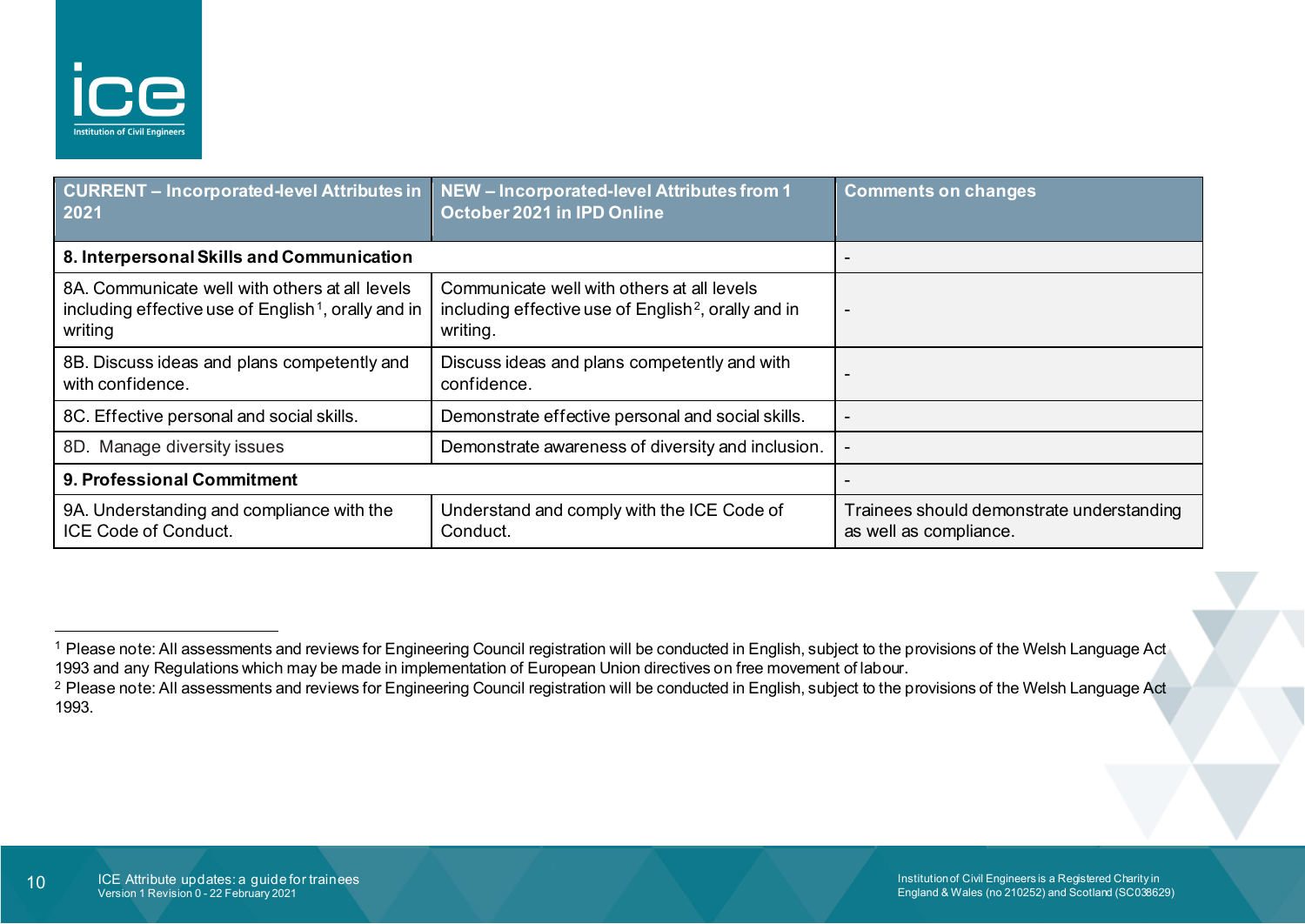

| CURRENT - Incorporated-level Attributes in<br>2021                                                                                     | NEW - Incorporated-level Attributes from 1<br>October 2021 in IPD Online                                                                               | <b>Comments on changes</b>                                            |
|----------------------------------------------------------------------------------------------------------------------------------------|--------------------------------------------------------------------------------------------------------------------------------------------------------|-----------------------------------------------------------------------|
| 9B. Plan, carry out and record Continuing<br>Professional Development and encourage<br>others                                          | Plan, carry out and record Continuing Professional<br>Development (CPD) necessary to maintain and<br>enhance competence in their own area of practice. |                                                                       |
| 9C. Engage with ICE activities                                                                                                         | Engage with ICE activities.                                                                                                                            |                                                                       |
| 9D. Demonstration of appropriate professional<br>standards, recognising obligations to society,<br>the profession and the environment. | Demonstration of appropriate professional<br>standards, recognising obligations to society, the<br>profession and the environment.                     |                                                                       |
| 9E. Exercise responsibilities in an ethical<br>manner.                                                                                 | Understand the ethical issues that may arise in<br>their role and carry out their responsibilities in an<br>ethical manner.                            | Trainees need to demonstrate understanding<br>as well as application. |

Institution of Civil Engineers is a Registered Charity in England & Wales (no 210252) and Scotland (SC038629)

 $\overline{\phantom{a}}$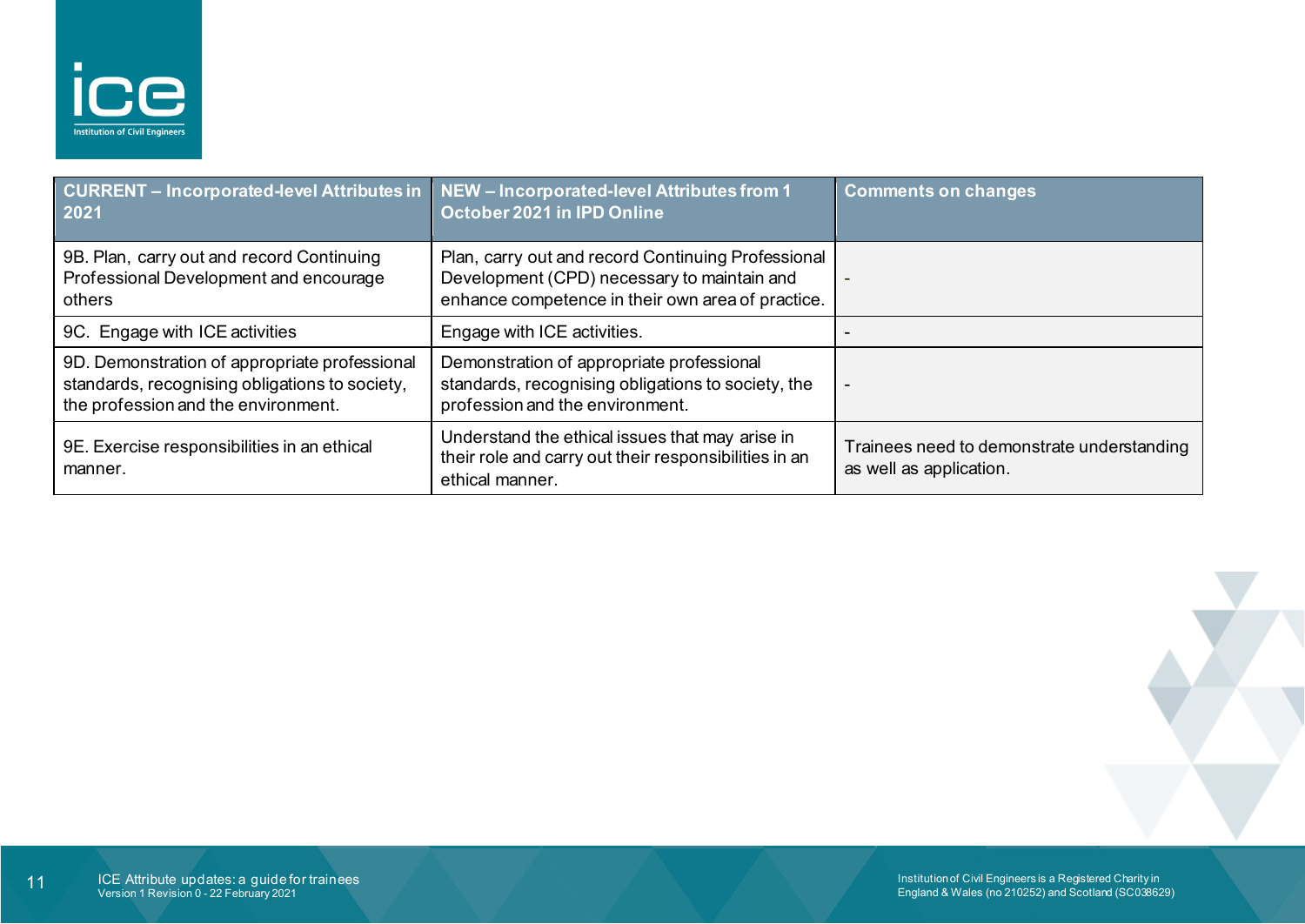

## <span id="page-11-0"></span>**Chartered Engineer Attribute changes in IPD Online**

To assist trainees preparing for a Chartered Professional Review (CPR) or a Chartered Professional Review Progressive (CPRP) review. Note that CPR candidates will also be expected to demonstrate the IEng attributes (see table above), while Chartered Professional Review Progressive (CPRP) candidates, who will already have passed an Incorporated Engineer level review, will be asked to demonstrate only the CEng attributes below.

| <b>CURRENT - Chartered-level Attributes in</b><br>2021                                                                                    | NEW - Chartered-level Attributes from 1<br>October 2021 in IPD Online                                                                   | <b>Comments on changes</b>                                                                             |  |
|-------------------------------------------------------------------------------------------------------------------------------------------|-----------------------------------------------------------------------------------------------------------------------------------------|--------------------------------------------------------------------------------------------------------|--|
| 1. Knowledge and Understanding of Engineering                                                                                             |                                                                                                                                         | The attribute has been edited to improve<br>clarity, but the overall requirements have not<br>changed. |  |
| 1C. Maintain and extend a sound theoretical<br>approach in enabling the introduction and<br>exploitation of new and advancing technology. | Maintain and extend a sound theoretical approach<br>in enabling the introduction and exploitation of new  <br>and advancing technology. |                                                                                                        |  |
| 1D. Engage in the creative and innovative<br>development of engineering technology and<br>continuous improvement systems.                 | Engage in the creation and/or introduction of new,<br>advancing or improved techniques and technology.                                  |                                                                                                        |  |
|                                                                                                                                           |                                                                                                                                         |                                                                                                        |  |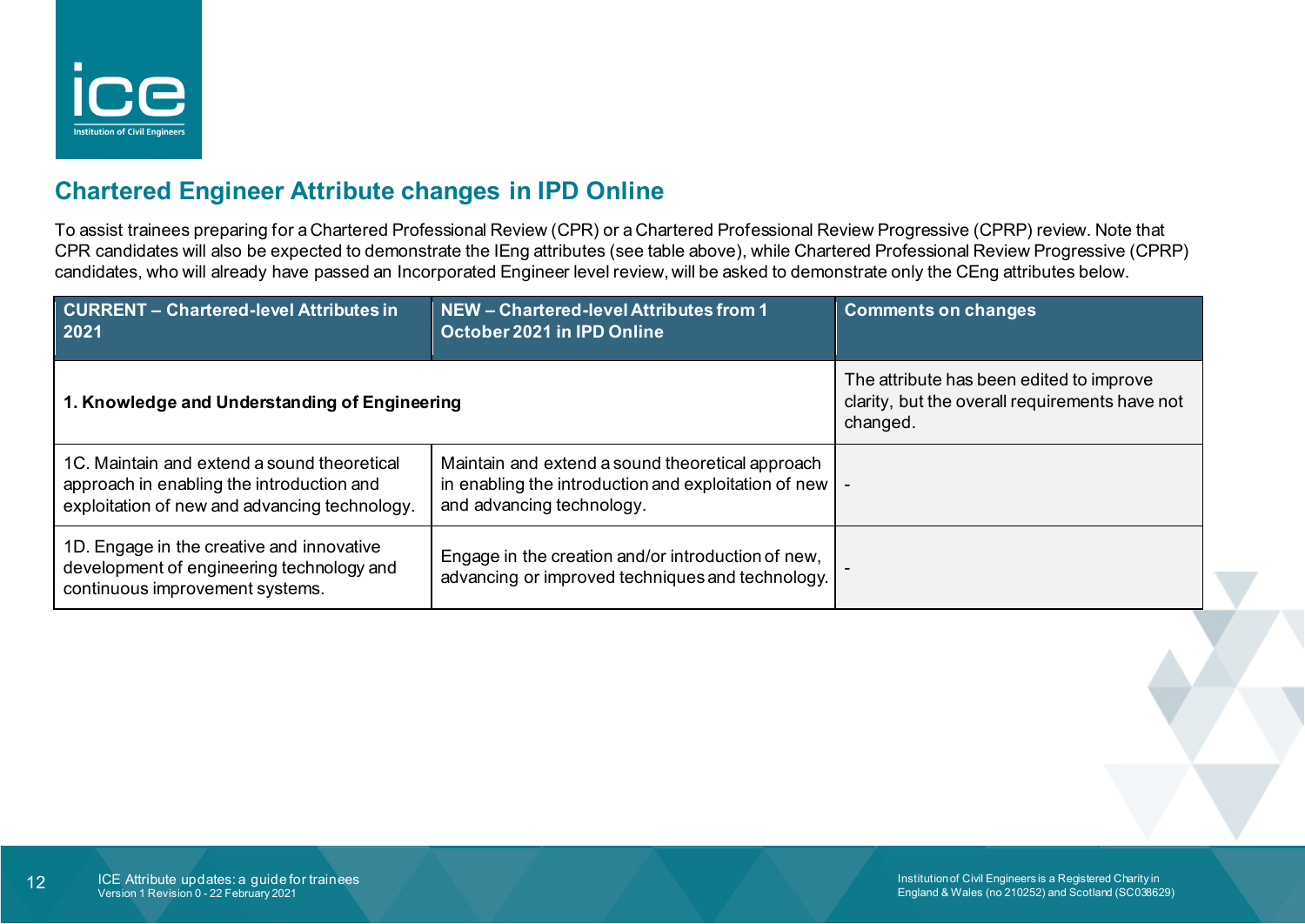

| <b>CURRENT - Chartered-level Attributes in</b><br>2021                                                                                     | NEW - Chartered-level Attributes from 1<br>October 2021 in IPD Online                                                                                                       | <b>Comments on changes</b>                                                                                                                                                                                                     |
|--------------------------------------------------------------------------------------------------------------------------------------------|-----------------------------------------------------------------------------------------------------------------------------------------------------------------------------|--------------------------------------------------------------------------------------------------------------------------------------------------------------------------------------------------------------------------------|
| 2. Technical and Practical Application of Engineering                                                                                      |                                                                                                                                                                             |                                                                                                                                                                                                                                |
| 2D. Conduct appropriate research, relative to<br>design or construction and appreciate its<br>relevance within own area of responsibility. | Take an active role in the identification and<br>definition of requirements, challenges, risks, and<br>opportunities and undertake appropriate<br>investigation and action. | Trainees should note the holistic nature of this<br>attribute and use it to show that they can<br>manage risk in its wider context i.e. the<br>proposed solution as a whole and not just the<br>technical engineering aspects. |
| 2E. Undertake the design and development of<br>engineering solutions and evaluate their<br>effectiveness.                                  | Undertake the design and development of<br>engineering solutions and evaluate their<br>effectiveness in the context of the whole project life<br>cycle.                     | Note that trainees should be able to evaluate<br>the effectiveness of their solutions in the<br>context of the whole project life cycle.                                                                                       |
| 2F. Implement or construct design solutions<br>and evaluate their effectiveness                                                            | Undertake the implementation of engineering<br>solutions and evaluate their effectiveness in the<br>context of the whole project life cycle.                                |                                                                                                                                                                                                                                |
| 3. Management and Leadership                                                                                                               |                                                                                                                                                                             | The attribute wording has been edited to<br>make it more relevant to a civil engineering<br>context.                                                                                                                           |
| 3E. Plan, direct and control tasks, people and<br>resources.                                                                               | Manage (organise, direct and control), programme<br>or schedule, tasks and resources                                                                                        | Managing people is now covered by the<br>revisions to 3F.                                                                                                                                                                      |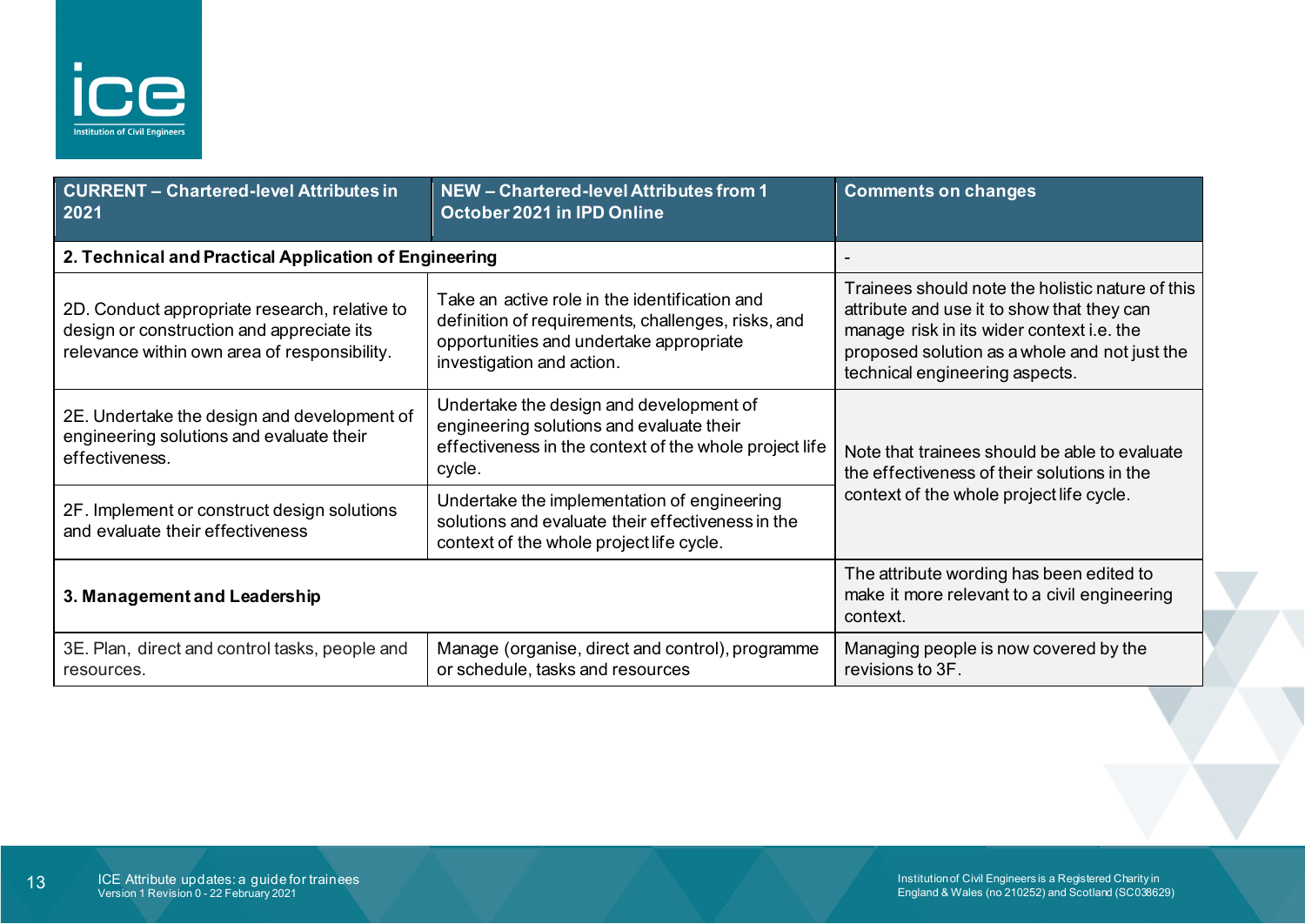

| <b>CURRENT - Chartered-level Attributes in</b><br>2021                               | NEW - Chartered-level Attributes from 1<br>October 2021 in IPD Online                                                                                                                | <b>Comments on changes</b>                                                                                                                                                                                                                                                                                                              |
|--------------------------------------------------------------------------------------|--------------------------------------------------------------------------------------------------------------------------------------------------------------------------------------|-----------------------------------------------------------------------------------------------------------------------------------------------------------------------------------------------------------------------------------------------------------------------------------------------------------------------------------------|
| 3F. Lead teams and develop staff to meet<br>changing technical and managerial needs. | Lead or influence teams / technical specialisms,<br>understanding the limits of their skills and<br>knowledge.<br>Develop others to meet changing technical and<br>managerial needs. | 3F has been split to look at managing people<br>and helping them develop separately.<br>In addition, it recognises that trainees may<br>manage and develop people outside their<br>formal line management chain, or manage<br>technical specialisms.<br>It also integrates 4C (Identify the limits of a<br>team's skill and knowledge). |
| 3G. Demonstrate continuous improvement<br>through quality management.                | Demonstrate continuous quality improvement and<br>promote best practice.                                                                                                             | The new attribute asks for examples of<br>promoting best practice.                                                                                                                                                                                                                                                                      |
| 4. Independent Judgement and Responsibility                                          |                                                                                                                                                                                      |                                                                                                                                                                                                                                                                                                                                         |
| 4C. Identify the limits of a team's skill and<br>knowledge.                          | Identify the limits of a team's skill and knowledge.                                                                                                                                 |                                                                                                                                                                                                                                                                                                                                         |
| 4D. Exercise sound holistic independent<br>judgement and take responsibility.        | Exercise sound holistic independent judgement and<br>take responsibility.                                                                                                            |                                                                                                                                                                                                                                                                                                                                         |
|                                                                                      |                                                                                                                                                                                      |                                                                                                                                                                                                                                                                                                                                         |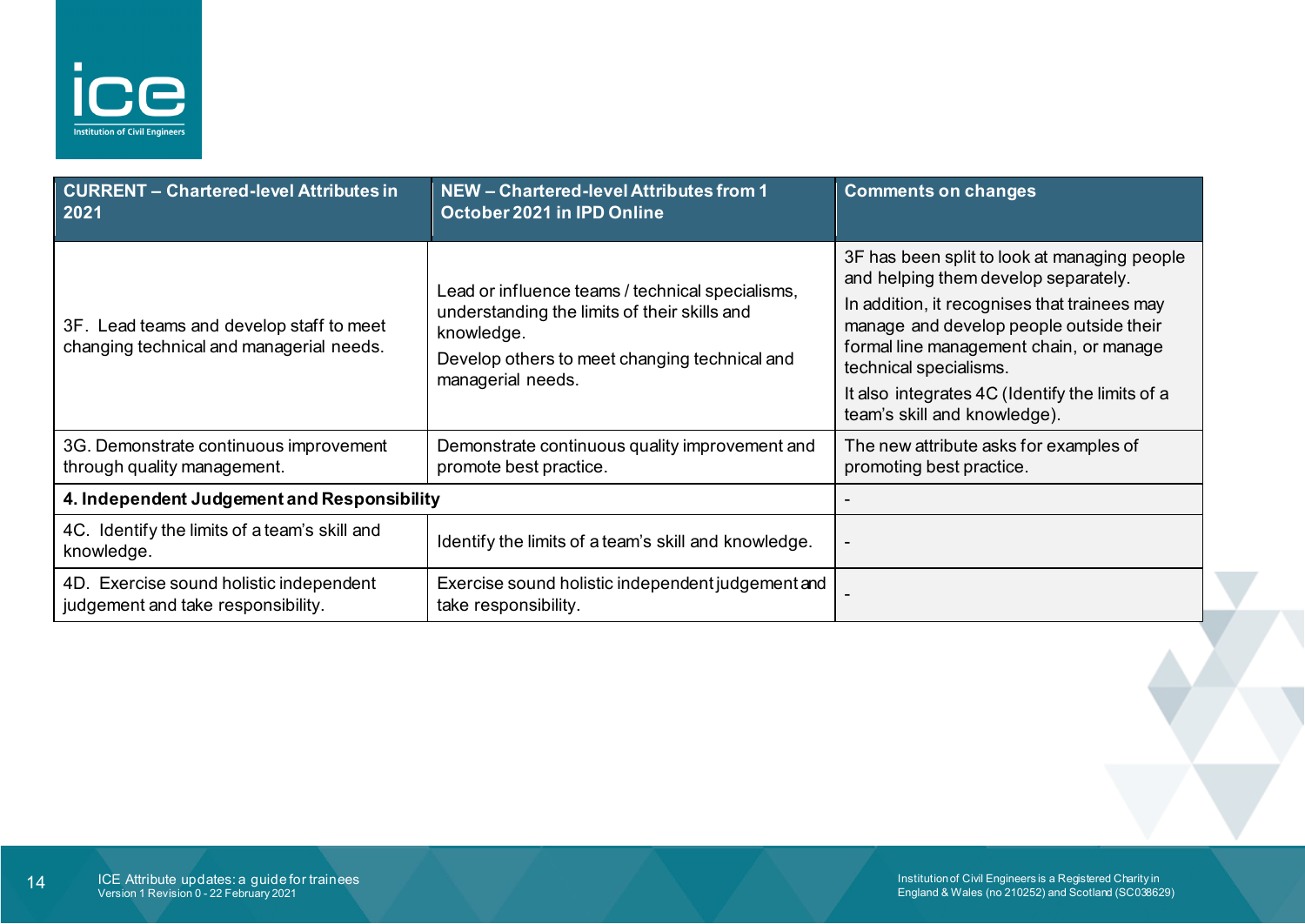

| <b>CURRENT - Chartered-level Attributes in</b><br>2021                                                                            | NEW - Chartered-level Attributes from 1<br>October 2021 in IPD Online                                                                                                                | <b>Comments on changes</b>                                                                                                                                                                                                                                    |
|-----------------------------------------------------------------------------------------------------------------------------------|--------------------------------------------------------------------------------------------------------------------------------------------------------------------------------------|---------------------------------------------------------------------------------------------------------------------------------------------------------------------------------------------------------------------------------------------------------------|
| 5. Commercial Ability                                                                                                             |                                                                                                                                                                                      |                                                                                                                                                                                                                                                               |
|                                                                                                                                   | Manage, prepare and control costs/budgets of a<br>significant engineering task or project.                                                                                           | A new attribute to clarify the different<br>expectations at IEng-level and CEng-level i.e.<br>the complexity and scale of the task or project<br>(the key word here is "significant").                                                                        |
| 5C. Demonstrate sound judgement on<br>statutory, contractual and commercial issues in<br>relation to your area of responsibility. | Demonstrate sound judgement on statutory,<br>contractual and commercial issues in relation to<br>own area of responsibility.                                                         |                                                                                                                                                                                                                                                               |
| 6. Health, Safety and Welfare                                                                                                     |                                                                                                                                                                                      |                                                                                                                                                                                                                                                               |
| 6D. Leading continuous improvement in health,<br>safety & welfare.                                                                | Demonstrate leadership by promoting good<br>practice and improvements in health, safety and<br>welfare.                                                                              | The wording has been changed to explain the<br>expectations more clearly.                                                                                                                                                                                     |
| 7. Sustainable Development                                                                                                        |                                                                                                                                                                                      |                                                                                                                                                                                                                                                               |
| 7C. Leading continuous improvement in<br>sustainable development.                                                                 | Take a professional and responsible role in<br>improvements that support sustainable<br>development and reduce resource demand, set in<br>the context of a whole project life cycle. | The wording has been changed to explain the<br>expectations more clearly. Note that trainees<br>should be able to place improvements in the<br>context of the whole project life cycle and be<br>able to identify opportunities to reduce<br>resource demand. |